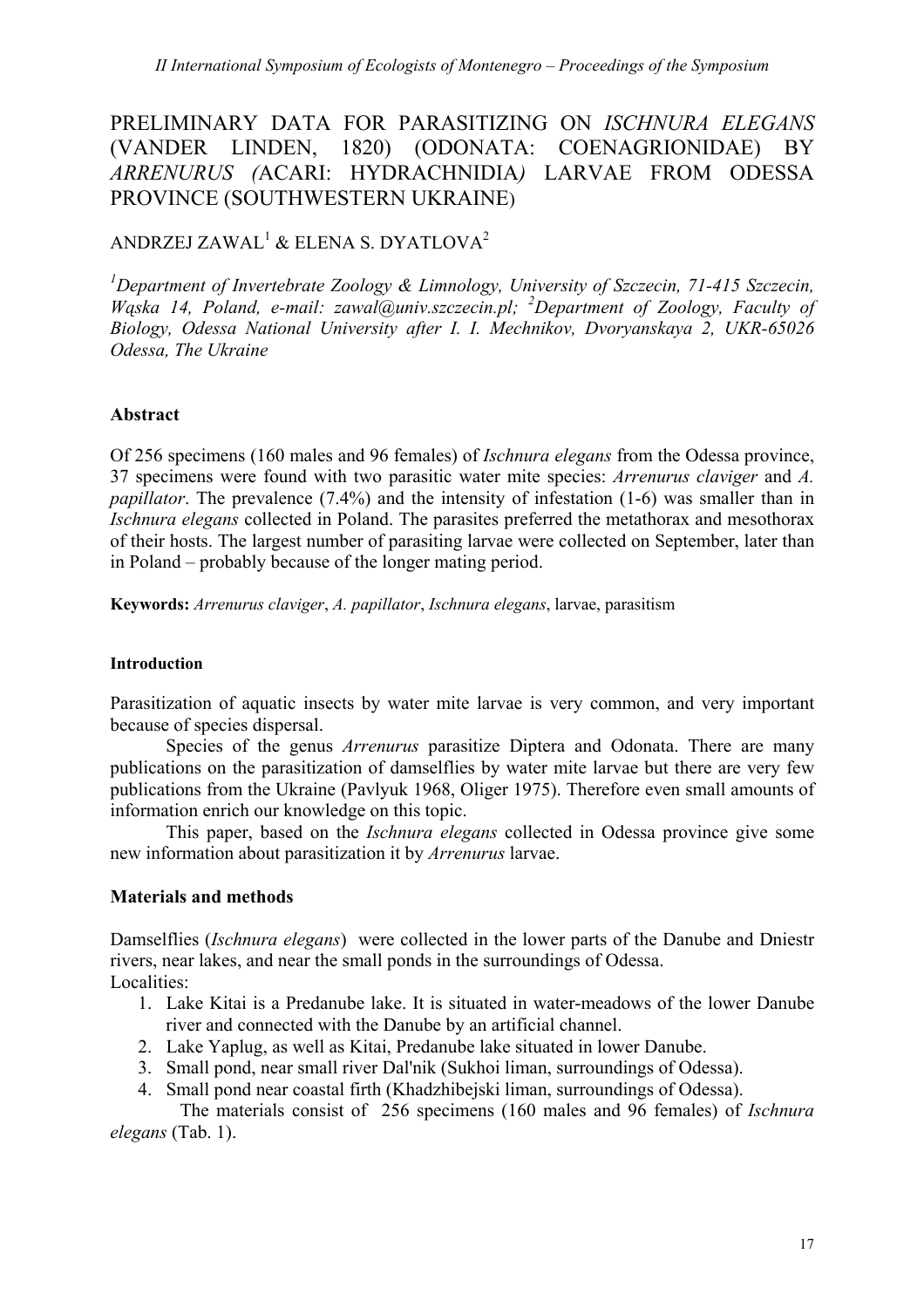### **Results**

Among the collected specimens of *Ischnura elegans* 7.4% were infected with the larvae of *Arrenurus,* but the prevalence varied from 3.6% to 18.6% (Tab.1).

|--|

| Locality $&$ the date of<br>sampling | The whole specimens<br>of Ischnura elegans |                                         |     | Infected specimens of Ischnura elegans |          |          |            |                     |       |                              |                          |            |
|--------------------------------------|--------------------------------------------|-----------------------------------------|-----|----------------------------------------|----------|----------|------------|---------------------|-------|------------------------------|--------------------------|------------|
|                                      |                                            | Males Females Total Males Females Total |     |                                        |          |          | Prevalence |                     |       | Range of intensity (average) |                          |            |
|                                      |                                            |                                         |     |                                        |          |          |            | Males Females Total |       | Males                        | Females                  | Total      |
| Locality 1, 10.07.2003               | $\overline{0}$                             | 48                                      | 48  | $\theta$                               | $\theta$ | $\theta$ | 0.0        | 0.0                 | 0.0   | $\overline{\phantom{a}}$     |                          |            |
| Locality 2, 13.07.2003               |                                            | $\theta$                                |     |                                        | $\theta$ |          | 100.0      | 0.0                 | 100.0 | 4                            | $\overline{\phantom{0}}$ | 4          |
| Locality 3, 25.07.2003               | 89                                         | 48                                      | 137 | 4                                      |          | 5.       | 4.5        | 2.1                 | 3.6   | $1-3(1.4)$                   |                          | $1-3(1.3)$ |
| Locality 4, 02.09.2003               | 70                                         | $\theta$                                | 70  | 13                                     | $\theta$ | 13       | 18.6       | $\theta$            |       | $18.6 \quad 1-6(1.8)$        |                          | $1-6(1.8)$ |
| Total                                | 160                                        | 96                                      | 256 | 18                                     |          | 19       | 11.3       | 1.0                 | 7.4   |                              |                          |            |

Table 2. Number of water mite larvae on particular segments of hosts body.

| Parasite species     | between the bases of<br>wings $II$ | mesothorax | metathorax | coxa of legs II | Total |
|----------------------|------------------------------------|------------|------------|-----------------|-------|
| Arrenurus claviger   |                                    |            | 19         |                 |       |
| Arrenurus papillator |                                    |            |            |                 |       |
| Total                |                                    |            |            |                 |       |

The intensity of infection oscillated from 1 to 6 water mite larvae per host, average was from 1.3 to 1.8 (Tab. 1).

There were two water mite species (*Arrenurus claviger* and *A. papillator*) parasitizing *Ischnura elegans*. They prefered the metathorax, followed by the mesothorax, coxa of legs II and places between the bases of wings II (Tab. 2).

Most larvae were collected at locality 4 on  $2<sup>nd</sup>$  September 2003, followed by the locality 3 on  $25<sup>th</sup>$  July 2003 and locality 2 on  $13<sup>th</sup>$  July 2003, at locality 1 have no parasites were found.

The larvae of *Arrenurus claviger* of all body sizes were collected at locality 4 on 2<sup>nd</sup> September 2003, the greatest numer were larvae of size 201-250 ųm, followed by 150-200 ųm, above 250 ųm, and beneath 150 ųm. The greatest number of larvae collected at locality 3 on  $25<sup>th</sup>$  July 2003 were in size 201-250 um, followed by 150-200 um, and above 250 um. At locality 2 on 13<sup>th</sup> July 2003 were found only those above 250 um body size.

#### **Discussion**

The research based on only small sample collected over a short period of time, therephore firm conclusions can not be made and there are only some intuitions.

There are many publications which provide prevalence and intensity of infestation on damselflies by *Arrenurus* larvae, they are fluctuated between 9.8% and 100% - prevelence, and between 1 and over 100 parasites per one host – intensity of infestation (Conroy & Kuhn 1977, Forbes & Baker 1991, Léonard *et al*. 1999, Yourth *et al.* 2001). In this work,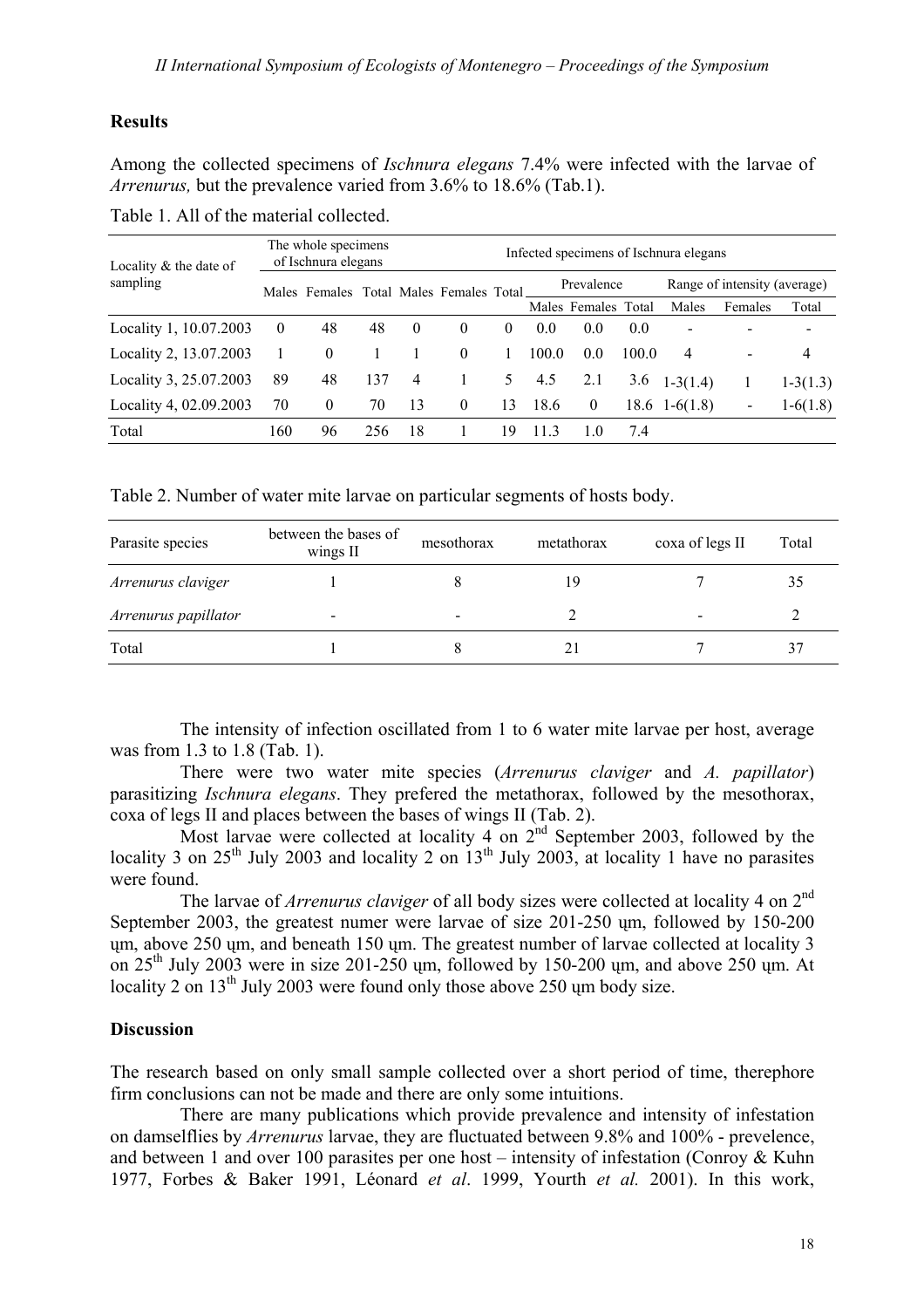prevalence and intensity of infestation are very low (Table 1), when compared with the *Ischnura elegans* collected in Poland: prevalence – 46.9%, intensity of infestation – 2-42 (Zawal 2004); prevalence – 43.9%, intensity of infestation – 1-38 (Zawal 2006a); prevalence  $-18,6\%$ , intensity of infestation  $-1-144$  (Zawal 2006b). However, the prevalence for this damselfly species from SE Ukraine was given as: 4-6% (Pavlyuk 1968) and 0,3% (Oliger 1975). Intensity of infestation recorded by Oliger (1975) was also low (on the average 2 parasites per host). It seems such low prevalence and intensity of infestation of *Ischnura elegans* are characteristic by the Black Sea basin.

Both of the two species parasitizing the damselfly was recordered as imogoes from Ukraina (Sokolov 1940) but only one of them (*Arrenurus papillator*) was recordered as a parasite of damselflies from SE Ukraine (Oliger 1975).

Pavlyuk (1968) has found the larvae of *Arrenurus* only on the wings and betweem the bases of the wings of *Ischnura elegans*. This place of attachment was confirmed in this work but the metathorax and mesothorax were preferred places of attachement. There is a difference between the Ukraine and Polish records where in the latter the abdominal segments of *Ischnura elegans* were preferred as places of attachment (Zawal 2004, 2006a, b).

It is significant that the largest number of parasitizing *Arrenurus claviger* larvae were found in September, and there were small (not feeding) and large sized (feeding) larvae as well. Pavlyuk (1968) and Oliger (1975) found parasitizing *Arrenurus* larvae so late in the year as well. In Poland the last significant numbers of *Arrenurus* larvae are found in July, and August and in September only single larvae are recorded (Zawal 2004, 2006a, b). The mating period of *Arrenurus claviger* is longer in the Black Sea basin than in Poland because of the climatic conditions.



Fig. 1. The numbers of larvae of different body size from the dates of collecting (< 150, 150-200, 201-250,  $> 250 -$  body size in um).

#### **Acknowledgments**

The authors wish to thank Richard A. Baker. The project was partly financially supported by the Committee for Scientific Research for the years 2004-2007; grant No 2PO4C10527.

#### **References**

Conroy, J. C. & Kuhn J. L. (1997) New annotated records of Odonata from the province of Manitoba with notes on their parasitism by larvale of water mites. *The Manitoba Entomologist*, 11, 27-40.